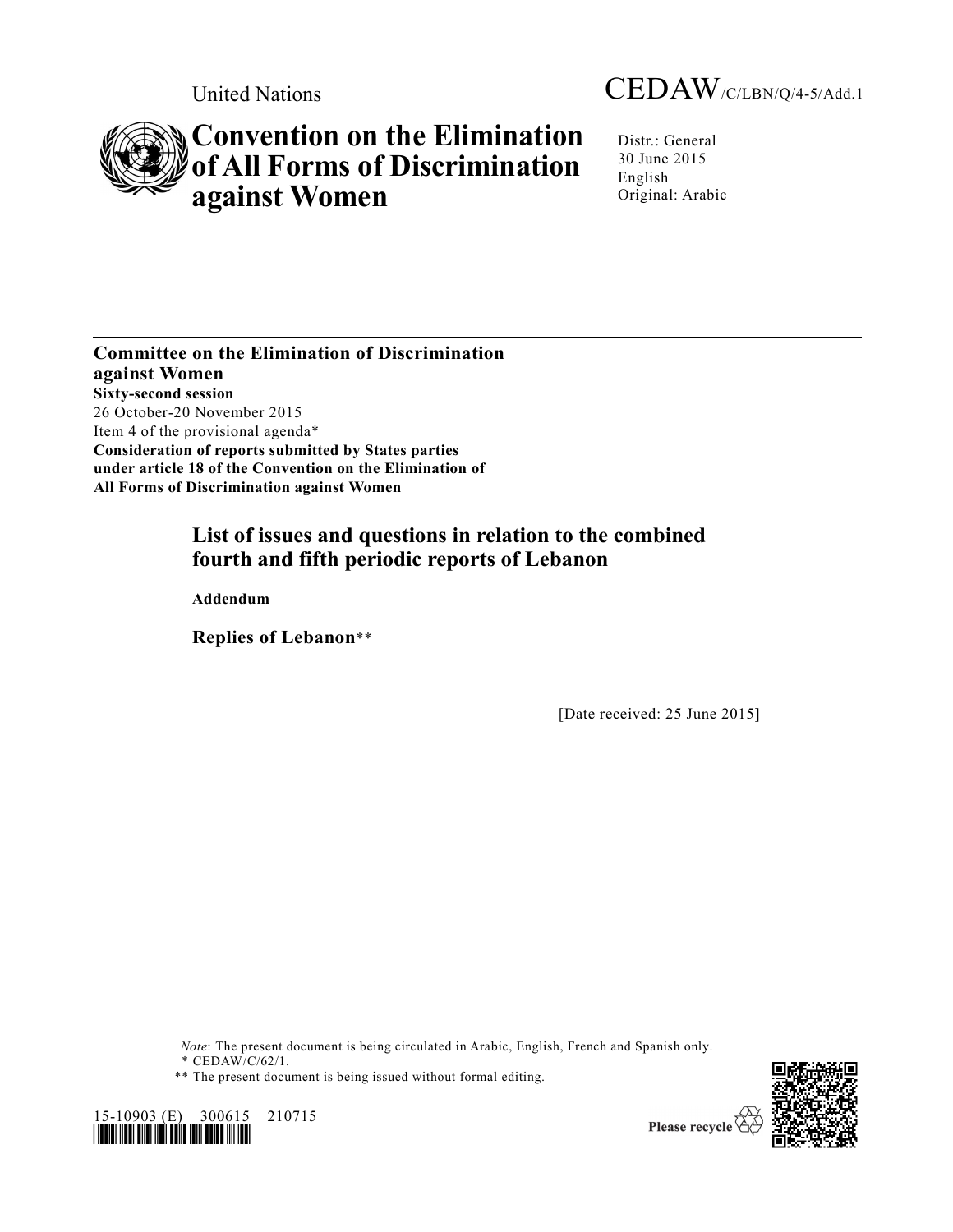# **Constitutional and legislative framework**

**1**. Concerning the Committee's question as to whether Lebanon is taking steps to amend its constitution and/or to adopt legislation prohibiting discrimination against women and guaranteeing equality on the basis of sex in line with articles 1 and 2 (a) of the Convention, the Lebanese Constitution does not discriminate on the basis of sex. Its preamble provides for "equality and rights and duties among all citizens, without discrimination or preference". Article 7 of the Constitution states, "All Lebanese are equal before the law. They shall enjoy equal civil and political rights and bear equally public obligations and duties without distinction among them." Article 12 of the Constitution states, "Every Lebanese shall have the right to hold public office, with no advantage to one person over another, except on the basis of merit and aptitude." Therefore, the Lebanese Government is currently not involved in taking steps to amend the Constitution.

 Concerning legislation, when the Lebanese Government amends certain laws, it makes efforts to guarantee gender equality. Lebanon's periodic reports refer to many examples of such efforts, particularly its second periodic report (2004). See also Lebanon's combined fourth and fifth periodic reports due in 2014  $(CEDAW/C/LBN/Q/4-5)$  in reference to article 15 of the Convention ("Equality before the Law", section I) as well as paragraphs 8, 181.8.

 Concerning constitutional guarantees of the prerogative to challenge any laws incompatible the Constitution and Lebanon's international obligations, Lebanon previously covered – in its second periodic report (2004) under the heading "General legal framework for the protection of human rights" – the relevant constitutional provisions and constitutional oversight of laws, which is the responsibility of the Constitutional Council established under Constitutional Law No. 18 of 21 September 1990 (which amends article 19 of the Constitution). Lebanon's second periodic report affirms that the Constitutional Council is of the firm judgment that international conventions, which are explicitly covered by the preamble of the Constitution, enjoy constitutional force, whereby the violation of such conventions is subject to constitutional oversight. While this constitutional situation has not changed, it should be noted that the President of the Republic, Speaker of the Chamber of Deputies, Prime Minister or a group of 10 members of the Chamber of Deputies are each entitled to consult the Constitutional Council concerning the constitutionality of laws. In addition, the leaders of legally recognized confessional communities are also entitled to consult the Constitutional Council in connection with matters of personal status, freedom of belief, the practice of religious rites and freedom of religious education (article 19 (amended) of the Constitution).

**2**. Law No. 293 on the Protection of Women and Other Family Members from Domestic Violence was passed and entered into force in May 2014. The law repeals article 562 of the Penal Code and amends a number of provisions of Penal Code. Some of these amendments are mentioned below in response to the "List of issues and questions in relation to the combined fourth and fifth periodic reports of Lebanon" (hereinafter "List of questions and issues"), paragraph 8, which concerns violence against women. The legislature has also adopted other amendments to strengthen penalties, particularly in domestic offenses, including the following:

 – Article 518 of the Penal Code was amended to read as follows: "Any person who compels a minor under age 18 to beg shall be punished by imprisonment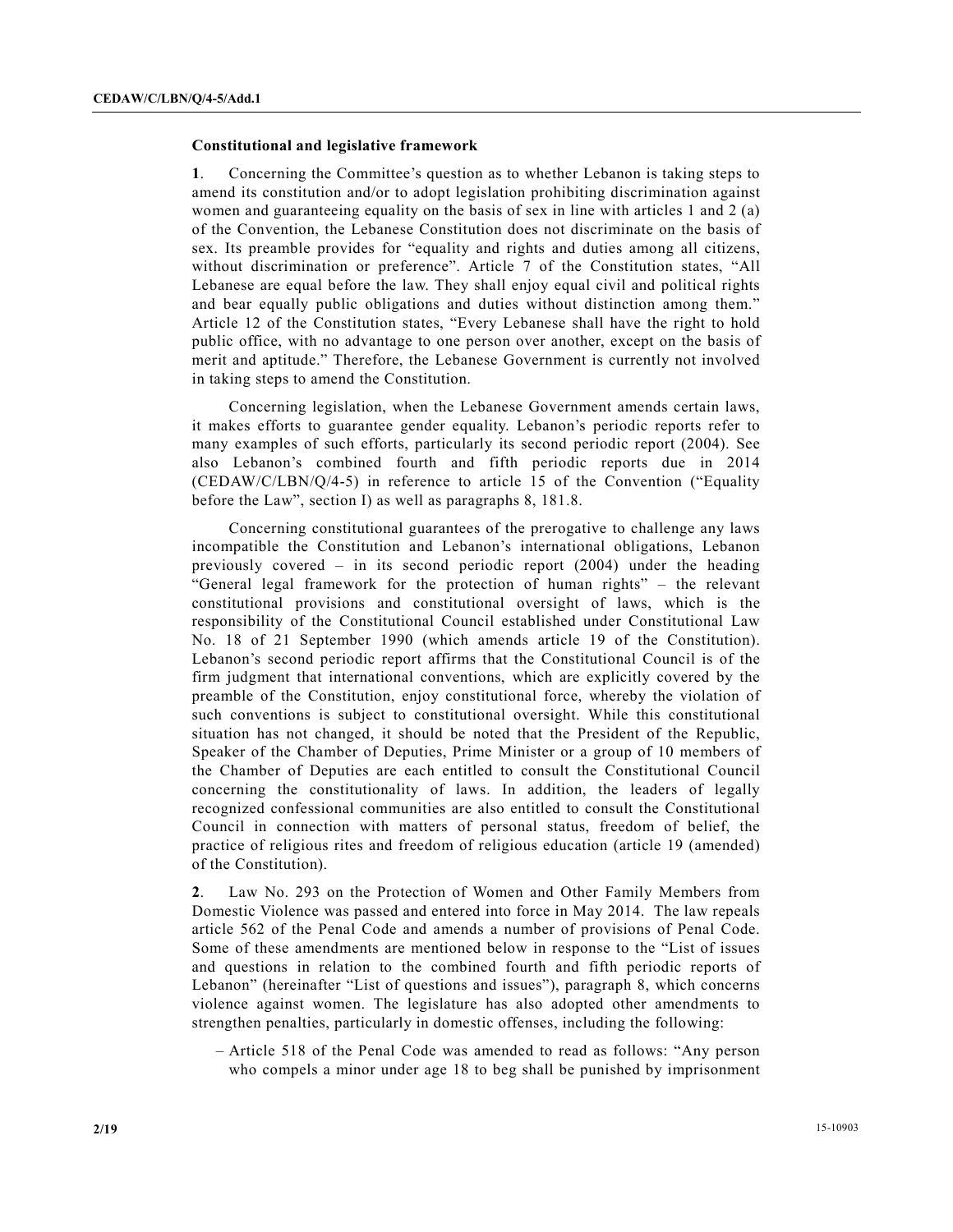of 6-24 months and a fine ranging from the equivalent of the minimum wage to double the minimum wage".

- Article 523 of the Penal Code was amended to read as follows: "Any person who abets, facilitates, or aids the lewdness or corruption one or more persons, male or female, below the age of 11 shall be punished by imprisonment of 1-12 months and a fine ranging from the minimum wage to three times the minimum wage". Article 529 of the Penal Code, which concerns the offenders mentioned in article 506 of the code, strengthens the penalty pursuant to article 257 of the code if the offense is committed within the family regardless of the age of the victim of the offense.
- Article 527 of the Penal Code was amended to read as follows: "Any person who depends, for all or a portion of his livelihood, on the prostituting of another person shall be punished by imprisonment of 6-24 months and a fine ranging from the minimum wage to double the minimum wage". Article 529 of the Penal Code, which concern the offenders mentioned in article 506 of the code, strengthens the penalty pursuant to article 257 of the code if the offense is committed within the family. The penalty is doubled if the offense is accompanied by any form of violence or threat.
- Regarding the criminalization of marital rape, article 503 of the Penal Code previously excluded the husband as a perpetrator of the act of "forcing a spouse to engage in intercourse". However, under Law No. 293 on the Protection of Women and Other Family Members from Domestic Violence, article 3 (7) (a) and (b), it is a crime for one to use violence against or threaten one's spouse with the intent of exacting matrimonial rights to intercourse. The new provision is as follows:
	- o "Article 3 (7) (a): Any person who with the intent of exacting his marital rights to intercourse, or because of his exaction of such rights – beats or harms his spouse shall be punished by one of the penalties stipulated in articles 554-559 of the Penal Code. If the offense is repeated, the penalty shall be increased pursuant to article 257 of the Penal Code. If the complainant drops the charge, the claim of a general right shall lapse in respect of claims to which articles 554 and 555 of the Penal Code apply. The provisions observed in respect of repeat cases or habitual criminality shall remain in effect if the conditions thereof are met".
	- "Article 3 (7) (b): Any person who with the intent of exacting his marital rights to intercourse, or because of his exaction of such rights – threatens his spouse shall be punished by one of the penalties stipulated in articles 573-578 of the Penal Code. In the case of a repeated threat, the penalty shall be increased pursuant to article 257 of the Penal Code. If the complainant drops the charge, the claim of a general right shall lapse in respect of claims to which articles 554 and 555 of the Penal Code apply. The provisions observed in respect of repeat cases or habitual criminality shall remain in effect if the conditions thereof are met".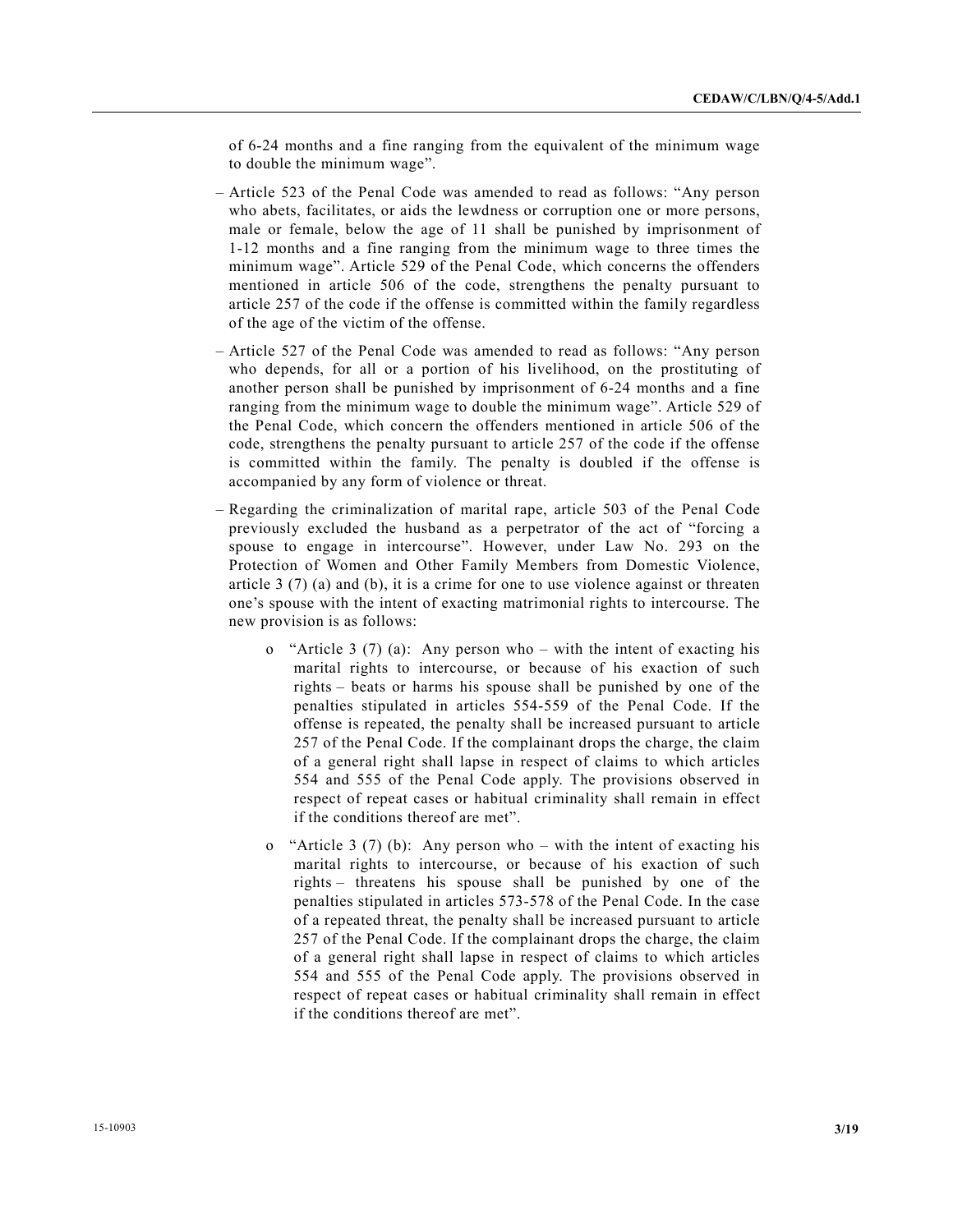– The discriminatory provisions in the Social Security Law and Commerce Law, to which paragraphs 182 and 186 the report (CEDAW/C/LBN/4-5) refer, have not been amended.

#### **Women refugees and asylum seekers**

**3**. Regarding the regulations in force for dealing with refugees who arrive in Lebanon from the Syrian Arab Republic, the Council of Ministers discussed the migration of persons from Syria to Lebanon on 23 May 2014 and decided in Decree No. 72 to:

 a. Form a ministerial cell chaired by the Prime Minister to follow up various aspects of Syrians displaced to Lebanon. The Committee's members include the Minister for Foreign Affairs and Expatriates, Minister for Interior and Municipalities and Minister for Social Affairs. The Committee has adopts recommendations to cope with the flow of immigrants in coordination with various departments. In particular, it has:

- assigned the Minister for Interior and Municipalities to regulate the migration process according to international standards to ensure the safe return of migrants to their country of origin.
- assigned the Minister for Foreign Affairs and Expatriates to make efforts to establish safe camps in Syria or in the area of the Lebanese-Syrian border in cooperation with concerned international, regional and local agencies and bodies.
- assigned the Minister for Social Affairs to define and regulate relations with concerned international, regional and local organizations, adopt appropriate measures to restrict the flow of displaced persons, provide for the needs of displaced persons and strengthen the capacities of the local communities that are hosting displaced persons.

 b. On 23 October 2014, the Council of Ministers discussed a policy paper on Syrian migration to Lebanon submitted by the ministerial cell. The paper covers measures for the reduction of migration, regulation of relationships with international institutions in this regard, the security forces' follow up on the implementation of measures to control migration, assignment of the municipalities to conduct periodic surveys of displaced persons within their jurisdictions, intensified application of Lebanese laws to Syrian displaced persons to protect Lebanese labour, and the balanced provision of assistance to displaced persons and host communities. The Council of Ministers approved the report in its Decree No. 38.

 The General Directorate of General Security has adopted measures to enable persons displaced from Syria to Lebanon to obtain annual residency based on identification certificates issued by the Office of the High Commissioner for Refugees Affairs without the need for a Lebanese sponsor. Due to the current circumstances in Syria, the General Directorate of General Security does not deport any Syrian from Lebanon.

Data and information on refugees: The General Directorate of General Security lacks comprehensive, precise statistics on the number of male and female Palestinian refugees displaced from Syria to Lebanon. However, the data available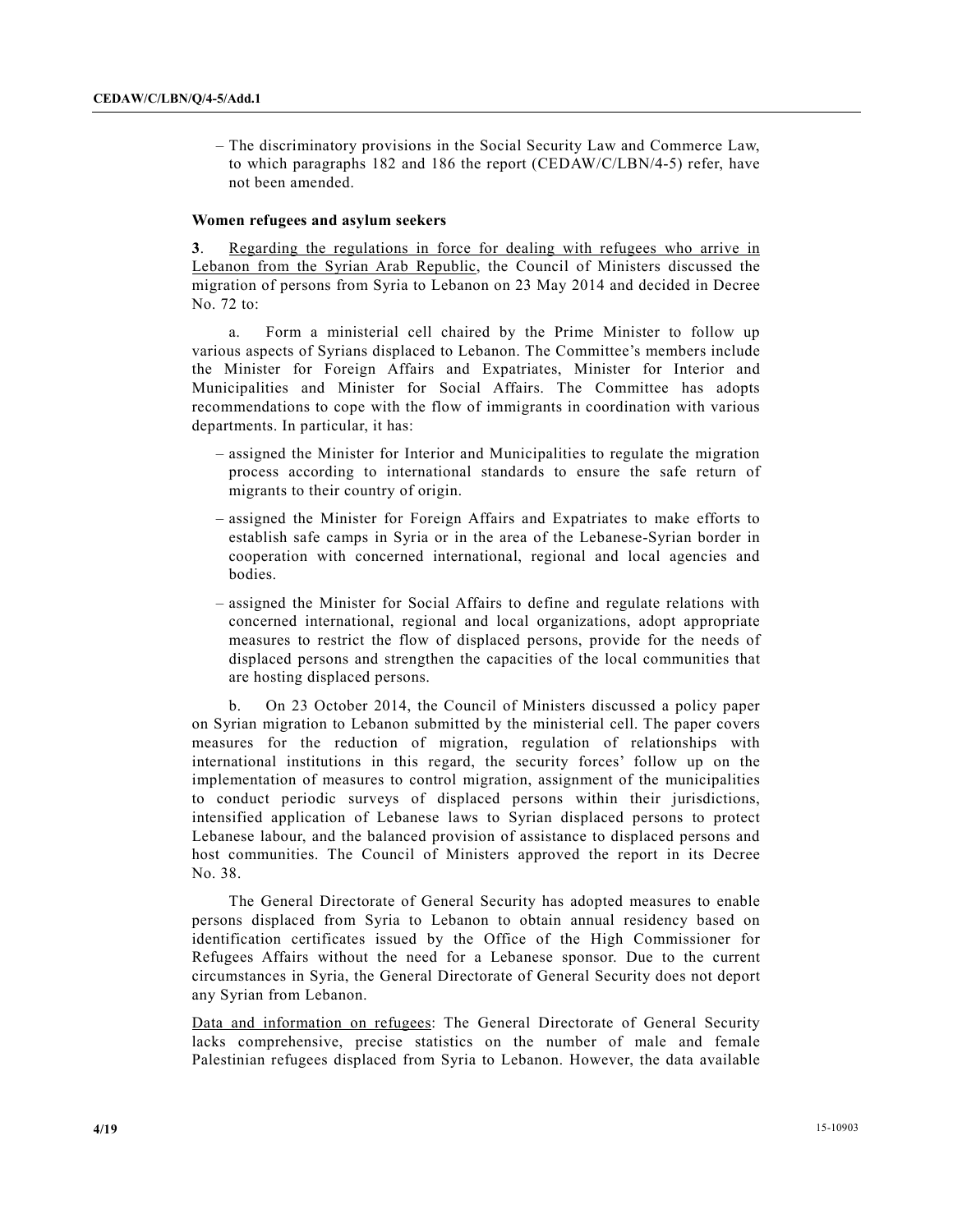from the Ministry of Social Affairs' Programme to Respond to the Syrian Situation indicates that Palestinian refugees who have migrated from Syria to Lebanon and are registered with UNWRA totalled approximately 42 000 as of early August 2014. Syrian refugees who have migrated from Syria to Lebanon and are registered with the Office of the High Commissioner for Refugees Affairs total 1 183 327 as of 7 May 2015 according to the statistics of that office, disaggregated according to sex as follows:

- 619 540 females (52.4 per cent of the overall total).
- 563 787 males (47.6 per cent of the overall total).

These refugees are geographically distributed as follows:

- 32 548 in Beirut, including 9 826 families.
- 311 985 in Mount Lebanon, including 81 776 families.
- 282 728 in northern Lebanon, including 71 666 families.
- 415 803 persons, including 94 386 families.
- 139 263 in southern Lebanon, including 31 742 families.

 Regarding the measures taken to protect refugee and asylum-seeking women and girls from gender-based violence, including sexual violence, and to protect refugee girls from child and forced marriage, the Lebanese Government, in its response to the Syrian crisis, has promoted the activity of all relevant ministries with a view toward coordinating among them and with United Nations agencies and international and local organizations to provide vulnerable persons with the most urgent services. Initiatives and efforts undertaken to date for such groups – particularly women, girls and boys – focus on the following risks: psychological and social harassment, early marriage, trafficking in persons, child labour, domestic violence, children with disabilities and unaccompanied children separated from their families. In this connection:

- Approximately 70 safe points have been established to help persons rescued from gender-based violence and sexual violence and to help women and girls vulnerable to such violence obtain legal and medical services and emotional support and achieve economic and social empowerment. Approximately 130 women and girls, 40 per cent of them below the age of 18, have benefited from these services.
- A work team comprising 2100 persons was trained in basic concepts of gender-based violence, channels for referrals, and dealing with the detection and reporting of violence without causing further harm to victims.
- Action was taken to develop protocols and a set of tools for measuring care quality in all sectors (health, justice, safety, security and psychological and social support).

 The General Directorate of General Security, based on the "Safe House" memorandum of understanding signed with the Caritas confederation (mentioned in CEDAW/C/LBN/4-5, paragraphs 94.3 and 94.5), protects women and children who are vulnerable to violence and assault. Representatives of the confederation are present at the General Security Administration to provide medical and social assistance and to follow up cases of women and child victims.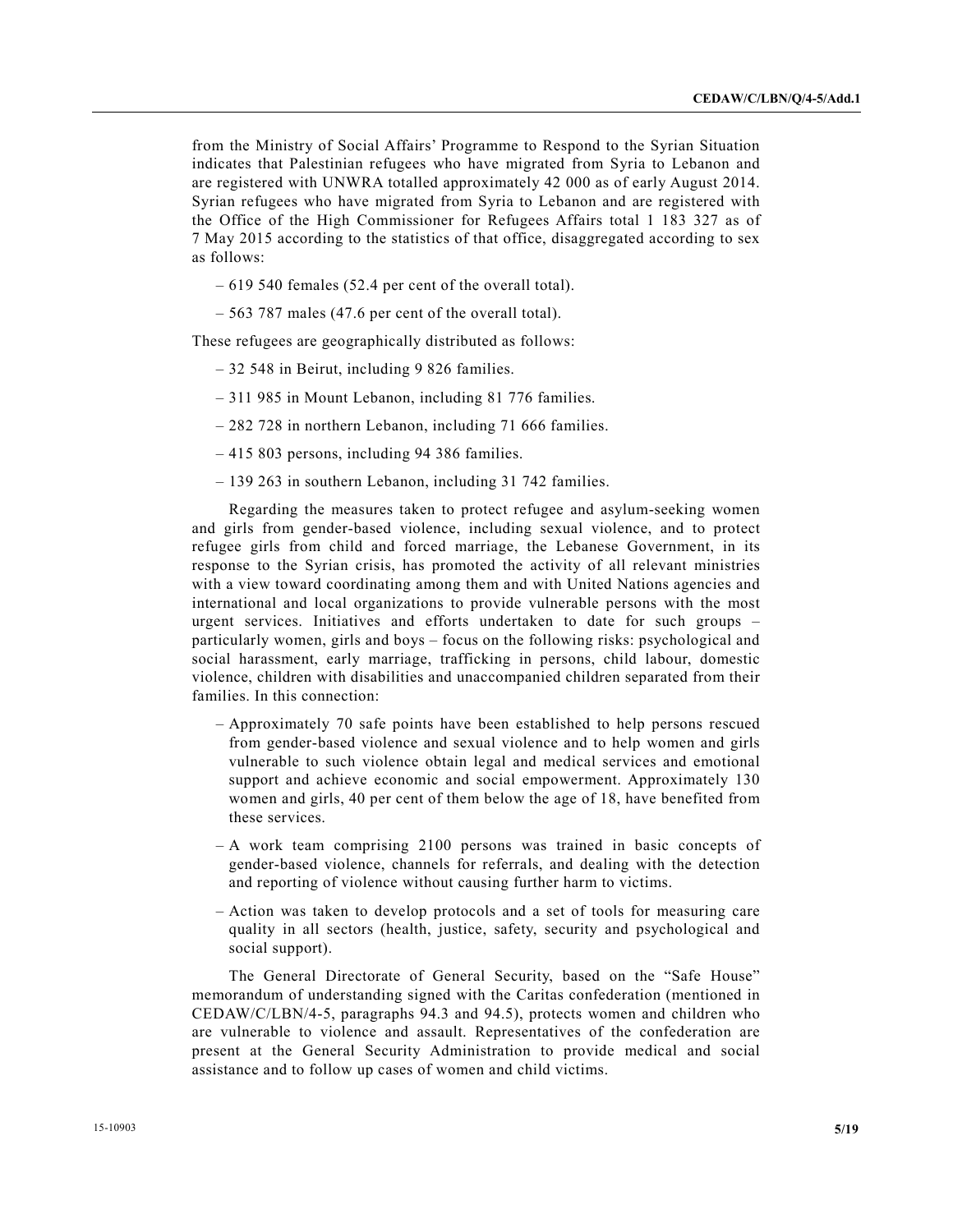Regarding the measures taken to ensure that the principle of non-refoulement is upheld for women and girls, Lebanon, although it did not sign the 1951 Convention and 1967 Protocol Relating to the Status of Refugees, complies with the principle of non-refoulement of refugees. The General Directorate of General Security does not deport persons whom it believes will be subjected to danger, violence or threat in their countries.

 Regarding the situation of Palestinian refugees in Lebanon, such refugees enjoy special status that distinguishes them completely from other groups. They obtain identity documents enabling them to move throughout Lebanon from the Directorate General of Political and Refugee Affairs, and they obtain travel documents for travel abroad from the General Directorate of General Security.

#### **Access to justice**

**4**. Regarding the Committee's request to provide information on obstacles faced by women, including disadvantaged groups of women, to gaining access to justice, there is no definition of disadvantaged groups of women or men in Lebanese law. Access to civil and criminal courts is available to all. This right is entrenched in the Constitution (particularly article 8 thereof) and in the Code of Civil Procedure, particularly article 7 thereof, which entitles a Lebanese or foreigner to litigate without gender discrimination. The Public Prosecutor, upon receiving knowledge of a criminal offense, acts automatically through the means provided in the Code of Criminal Procedure. Articles 425-441 of the Code of Civil Procedure are dedicated to the provision of legal assistance to facilitate access to the judiciary by any person who is unable to pay judicial fees and expenses. The Code of Criminal Procedure provides for the appointment of an attorney for an accused person. A number of articles cover an accused person who is financially unable to appoint an attorney or who rejects the appointment of a defence attorney. The State's commitment to the absence of discrimination against women in all courts is embodied in the State's ability to have recourse to judicial inspection and to hold judges' actions accountable through the General Panel of the Court of Cassation and the latter's oversight of petitions for the appointment of a competent authority in the event of a positive or negative dispute over:

- jurisdiction between a judicial court and a sharia or confessional court.
- jurisdiction between a sharia court and a confessional court.
- Jurisdiction between two different confessional courts or between two different sharia courts.
- the authority to object to a decision issued by a confessional or sharia court due to that court's lack of jurisdiction or its violation of substantive formula pertaining to public order.
- the authority of the Public Prosecutor to petition the Court of Cassation to cassate judgments for the benefit of the law.

 Concerning the submission of information on measures to ensure that women have effective access to justice and reparations, particularly in cases of domestic violence, Law No. 293 of 7 May 2014 on the Protection of Women and Other Family Members from Domestic Violence provides for an integrated legal system to enable battered women and any other battered family member to file a complaint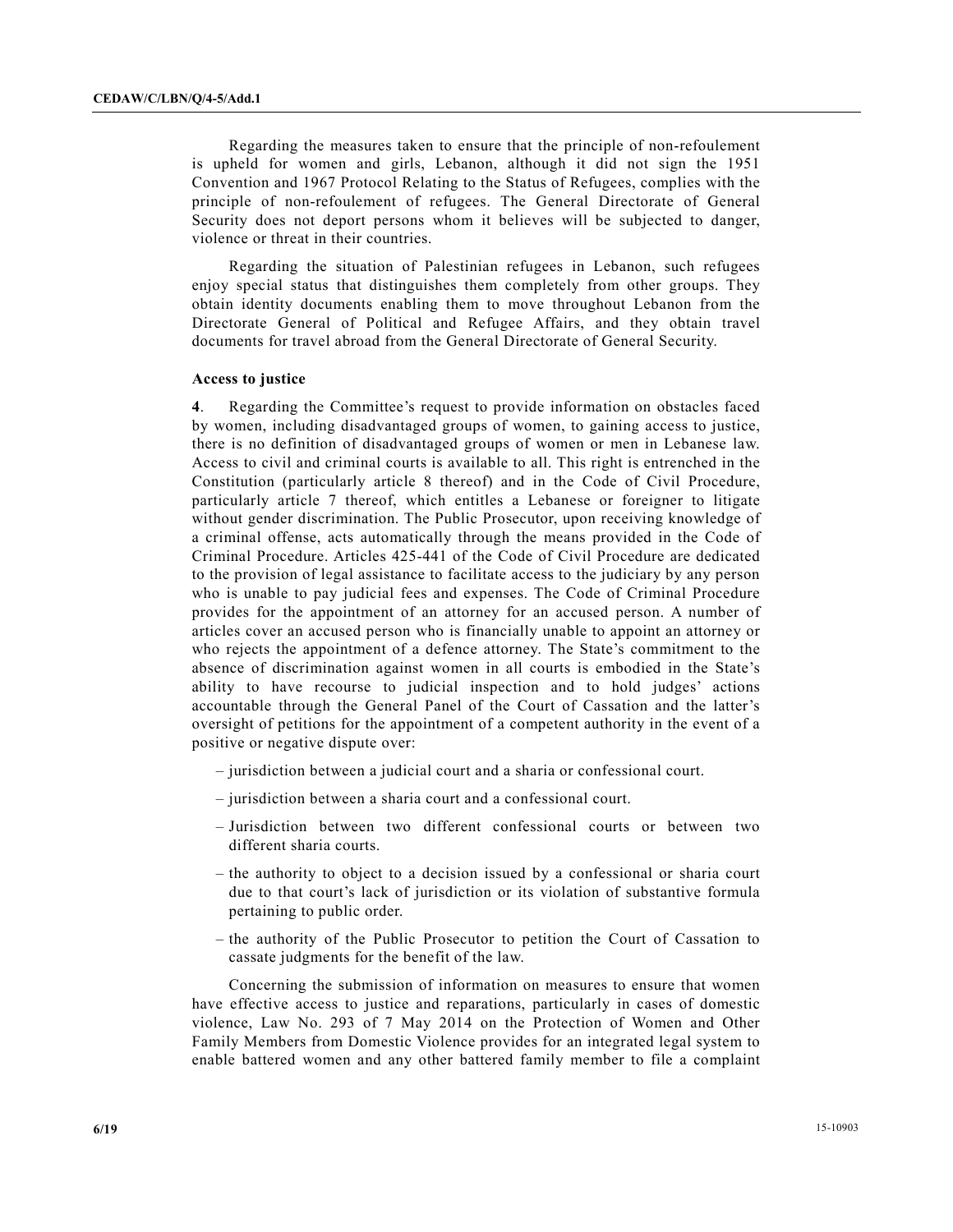with the judiciary. One or more public attorneys in the governorate are assigned to receive and prosecute complaints relating to domestic violence incidents. A specialized domestic violence unit has been established in the Directorate General of the Internal Security Forces. It performs the functions of the judicial police in handling and referring complaints according to the law. In addition, the competent authorities (magistrate judge or summary matters judge) may issue orders to protect a battered woman and her children.

 As to whether Lebanon is considering establishing a state-sponsored legal aid programme, the Ministry of Justice has no documented information in this regard.

 Concerning the establishment of a national human rights commission, no new developments have occurred regarding the proposed law mentioned in CEDAW/C/LBN/4-5. For more information on the content of the law, see the attached copy of the law (Annex 1).

#### **National machinery for the advancement of women**

**5**. The National Commission for Lebanese Women (NCLW) and other actors involved in women's issues in Lebanese society work to achieve strategic objectives. For this purpose, the NCLW has cooperated with its partners to develop a plan to implement a strategy covering 2013-2016. The NCLW monitors and evaluates implementation of activities for this purpose through electronic forms that are sent to all civil-society and ministerial partners participating in the plan. The NCLW is currently preparing its first annual report on the activities and initiatives it implemented in Lebanon under the plan during 2013. The report will delineate future directions for more effective initiatives to achieve the strategic objectives.

 There are no new legal or regulatory measures for promoting the authorities and capacities of the NCLW to enable it to fulfil its mandate. However, government institutions have been more open to cooperating with the NCLW. The NCLW has strengthened its cooperation in the field with the agencies of the General Secretariat of the Council of Ministers and Office of the Speaker of the Chamber of Deputies. The NCLW is invited to present its view on draft laws under discussion – including the Law on Combating of Domestic Violence against Women, General Elections Law and other draft laws – before the laws are passed. Concerning the draft General Elections Law, which has yet to be passed, the NCLW was invited to participate in deliberations on a formula for promoting the participation of women in elections as candidates. The network of gender focal points provides an advanced format for building closer relationships with public institutions and ministries. The NCLW has focused recently on training workshops and the establishment of gender focal points in the ministries.

 As for the Department of Women's Affairs of the Ministry of Social Affairs, its functions – under article 37 of Decree No. 5734 of 29 September 1994 (regulation of the ministry of social affairs, specification of its staff positions, and special requirements for appointment to certain positions in the ministry) – include: studying women's issues from all standpoints to improve women's conditions; coordinating government relations with various Arab, international and national institutions concerned with women; supporting the efforts of activists of the Lebanese women's movement on different levels; developing executive programmes; and tracking approval of international recommendations issued by the United Nations and its specialized agencies concerning women's issues and various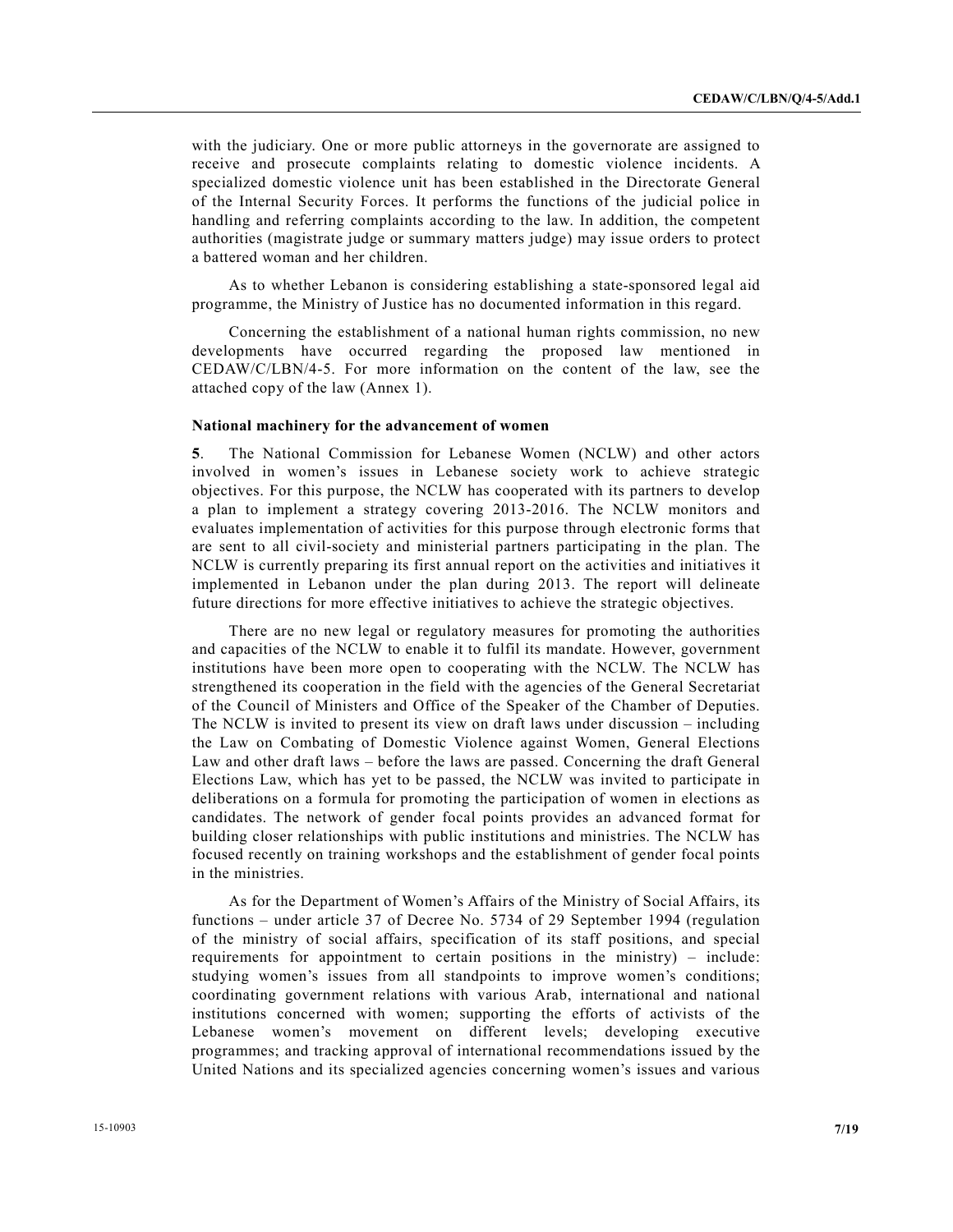proposed laws and regulations required for this purpose (a copy of Decree No. 5734 is attached in Annex 2). The Ministry of Social Affairs appointed the female head of the Department of Women's Affairs to serve as the gender focal point with the NCLW to increase coordination and strengthen cooperation between the ministry and the NCLW. The NCLW performs advisory functions for the Office of the Prime Minister and other public departments and institutions. These functions include providing opinions and remarks and proposing integrated plans to the Government to achieve the objectives for which the NCLW was established. The NCLW also performs liaison, coordination, and executive functions (see the Law Establishing the NCLW in Annex 3).

#### **Temporary special measures**

**6**. In addition to what is stated in CEDAW/C/LBN/4-5, efforts continue to include a quota for women in the new draft parliamentary elections law. Regarding measures to provide economic incentives to women, on 9 May 2011, the Bank of Lebanon Governorship Board licensed the NCLW as a small loans institution. This permits banks to grant, through the NCLW, small loans to women at very low interest that covers only the bank's cost of managing the loan. This is possible because the bank of Lebanon treats such loans as part of the compulsory reserve which banks must deposit with the Bank of Lebanon, for which the banks receive no interest.

#### **Stereotypes**

**7**. The Lebanese Constitution, article 9, authorizes the Lebanese confessional groups to regulate the domestic affairs of their communities. Therefore, the State lacks a clear, direct gateway to providing family life education. The family exercises the greatest influence in the formation or expansion of gender identities, including the stereotyping of social and domestic roles. The concerned ministries and official departments adopt a gender approach for development in their policies and strategies. The NCLW and the Department of Women's Affairs in the Ministry of Social Affairs partner with nongovernmental organizations and collaborate in implementing their programmes to counter gender stereotypes. Key programmes include training in gender sensitivity for professional groups, media and human rights workers, youth, military and security personnel, students, etc. in various government and nongovernmental institutions throughout the Republic of Lebanon.

#### **Violence against women**

**8**. Statistics on female homicide victims are not aggregated according to location and perpetrator (relative of the victim or a stranger). It is thus not possible to provide precise statistics on offenses involving the killing of women in domestic contexts according to kinship tie (blood or marriage). However, a review of media publications provides an idea of the number of women killed in domestic contexts during May 2010 – February 2014, as follows:

| <b>Y</b><br>Year | 2010<br>May | 2011 | 2012 | 2012<br>2013 | 2014<br>T1<br>Feb.<br>$\mathbf{1}^{\mathbf{d}}$ |
|------------------|-------------|------|------|--------------|-------------------------------------------------|
| √umber           |             |      |      |              |                                                 |

 Thus, 27 homicides involving female victims occurred over a 46-month period (0.58 homicides reported each month). The husband was the perpetrator in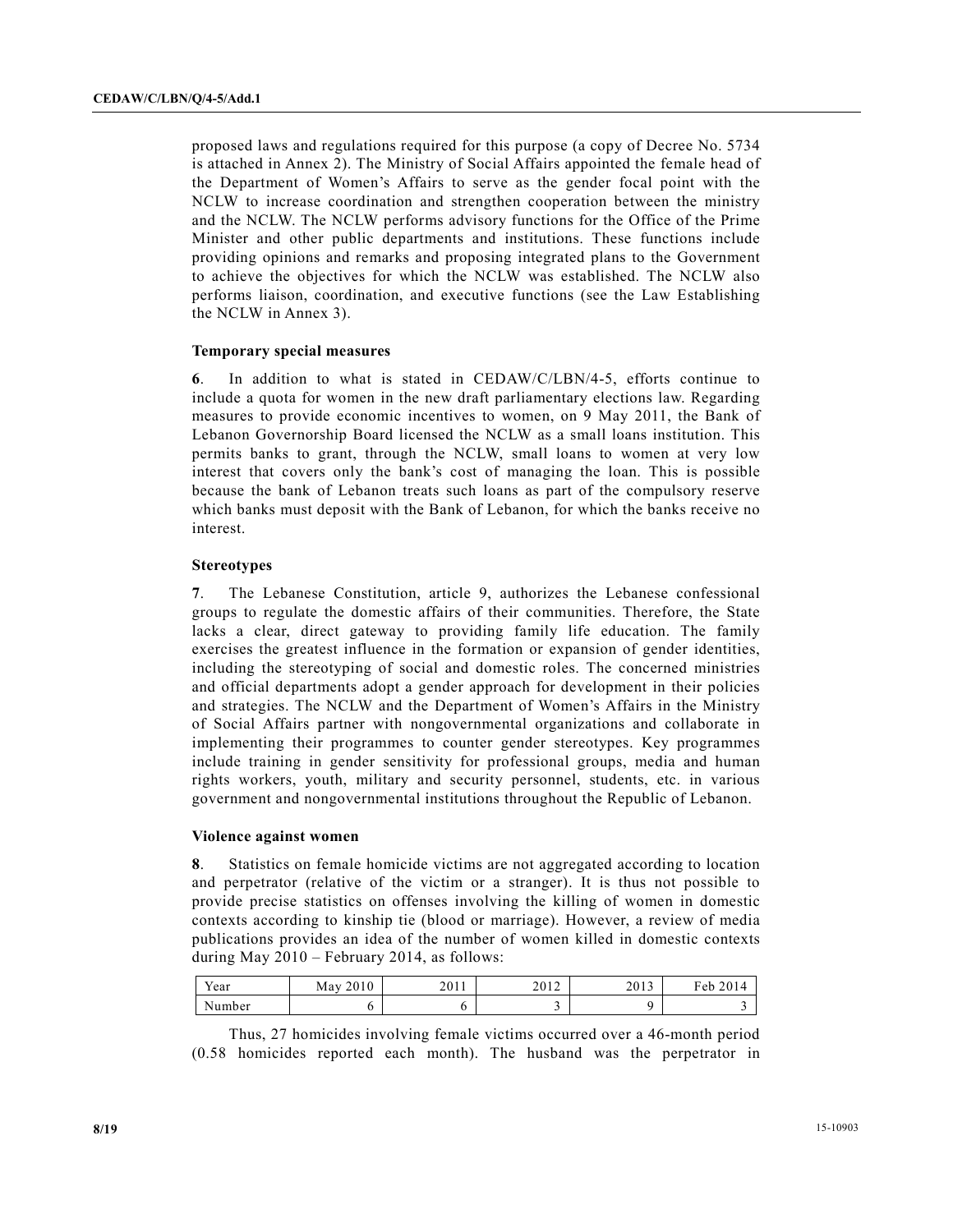70 per cent of the homicides. In 22 per cent of the cases, the accused were blood relatives of the victim (father, brother or son).

 The Ministry of Social Affairs cooperates with the concerned nongovernmental organizations to provide shelter to women victims of domestic violence based on annual contracts concluded with these organizations according to specific standards and rules. The services provided by these organizations include intake, sheltering, health and medical care, social, psychological and occupational rehabilitation programmes and preparation for integration in society. These organizations run six centres. Five are located in Mount Lebanon and one is located in the Bekaa Valley. There is also an outpatient centre in the governorate of Mount Lebanon for the intake, rehabilitation and social reintegration of female victims of prostitution and females released from prison. There are two centres in Beirut for the outpatient care and rehabilitation of male and female drug addicts.

 The ministry is currently working in partnership with an international organization and in cooperation with a nongovernmental organization to establish model centres under the Ministry of Social Affairs in seven Lebanese governorates. The centres are selected according to their adherence to announced regulatory, administrative, and specialized care standards and gender-sensitive standards and ethics embodied in the Universal Declaration of Human Rights. They serve as spaces for women and girls who are vulnerable to gender-based risk and violence. The centres provide them with safe places and protective services and respond to their needs.

**9**. Concerning the draft Law on the Protection of Women from Domestic Violence:

- a. The Chamber of Deputies, in a public session on 1 April 2014, passed a draft Law to Protect Women from Domestic Violence, as amended by the joint parliamentary committees. The law was promulgated as Law No. 293 of 7 May 2014 on the Protection of Women and Other Family Members from Domestic Violence (Official Gazette No. 21 of 15 May 2014) (see Annex 4). The name of the law was a key amendment incorporated in the draft submitted to the Chamber of Deputies by the National Alliance to Legislate a Law to Protect Women from Domestic Violence. Under article 2 of the law, family members include "either spouse; the father and mother of either spouse; siblings; legitimate and illegitimate ascendants and descendants; any persons connected by adoption, relationship by marriage to the second degree, guardianship, wardship or orphan sponsorship; spouse of the mother; or spouse of the father".
- b. Article 2 of the aforesaid law defines "domestic violence" as "any act, refrainment from acting, or threat committed by a family member against one or more family members – as defined in the definition of the family – that entails an offense stipulated in this law and results in homicide or physical, psychological, sexual or economic harm".
- c. Article 562 of the Penal Code was repealed in August 2011. That article had provided for a more lenient sentence for a person who kills his wife or a blood relative upon surprising them engaging in the offense of adultery or illegal sexual intercourse in flagrante delicto. The new law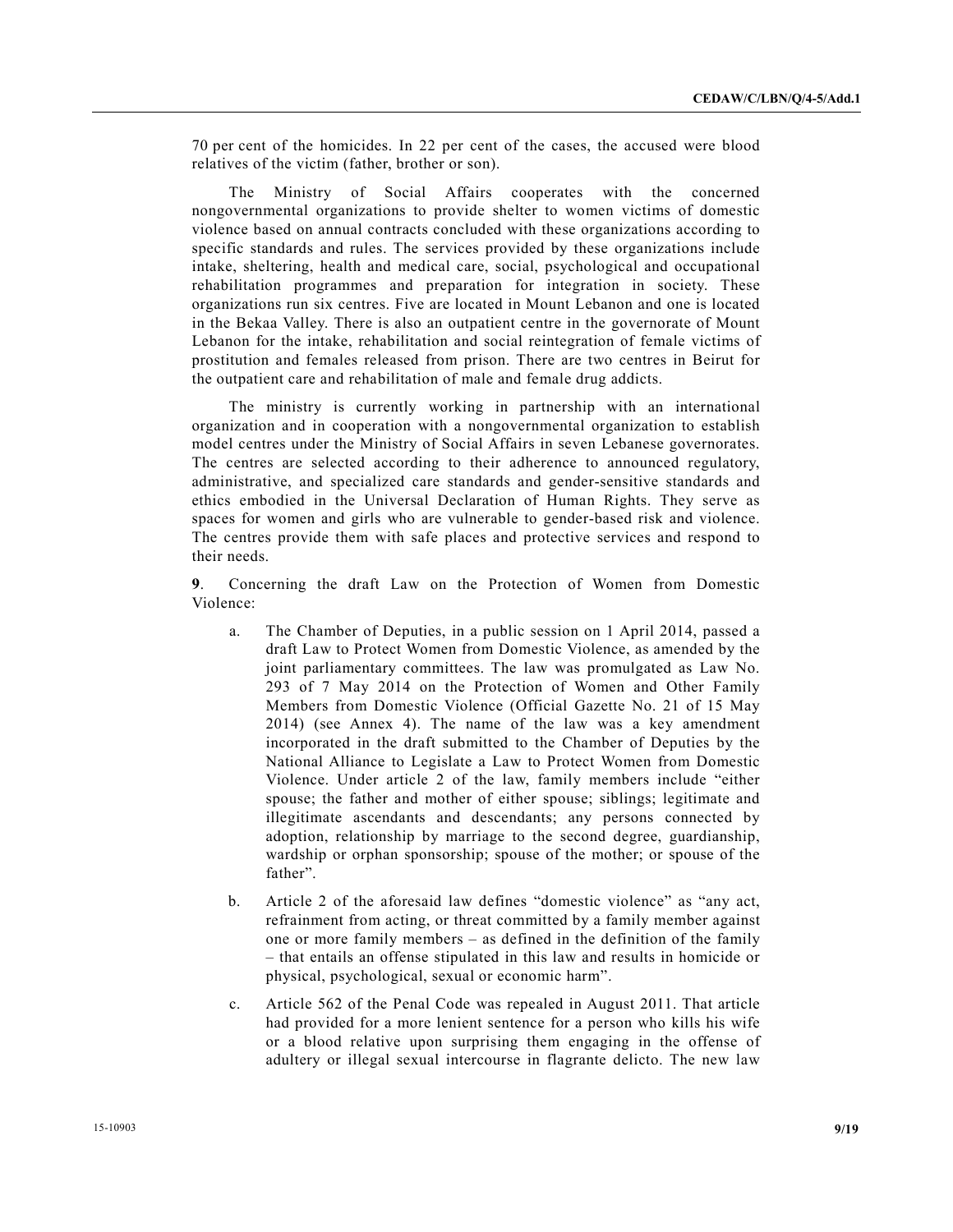does not distinguish this offense from ordinary offenses. Moreover, it strengthens the punishment for a perpetrator of domestic violence and places both sexes on an equal par in multiple articles:

- Article 547 of the Penal Code was amended to read as follows: "Any person who kills a human being intentionally shall be punished by hard labour of 15-20 years. The punishment shall be 20-25 years if the act of homicide is committed by one spouse against the other".
- Articles 487, 488, and 489 of the Penal Code were amended to read as follows:
	- New article 487: "Adultery committed by either of the two spouses shall be punished by imprisonment of 3-24 months. The same punishment shall be imposed on the partner to the adultery if the partner is married; otherwise the partner shall be punished by imprisonment of 1-12 months".
	- New article 488: "Either spouse shall be punished by imprisonment of 1-12 months if the spouse openly takes for himself/herself a lover in any place".
	- New article 489:
		- o "The act of adultery may not be prosecuted except on the basis of a complaint lodged by one of the spouses, who must also act as a personal plaintiff.
		- o "Neither the partner nor the accomplice shall be prosecuted except in conjunction with the adulterer.
		- o "A complaint from a spouse who consented to his/her spouse's commission of adultery shall be inadmissible.
		- o "A complaint lodged after the passage of three months from the day the offense came to the knowledge of the plaintiff shall be inadmissible.
		- o "If a claim against the adulterer is dropped, the public claim and personal claims against any other accused persons in the offense shall be dropped.
		- o "If the plaintiff consents to the resumption of marital life, the complaint shall be dropped."
- d. Article 503 of the Penal Code previously excluded the husband as a perpetrator of the act of "forcing a spouse to engage in intercourse". However, Law No. 293 on the Protection of Women and Other Family Members from Domestic Violence, article 3 (7) (a) and (b), makes it a crime for a person to use violence against, or threaten, his spouse with the intent of exacting matrimonial rights to intercourse.
- e. The judiciary began to apply the Law on the Protection of Women from Domestic Violence as soon as the law was published in the Official Gazette. Several days after the law was published, the summary matters judge in Beirut relied on the law to issue Decision 539/2014 of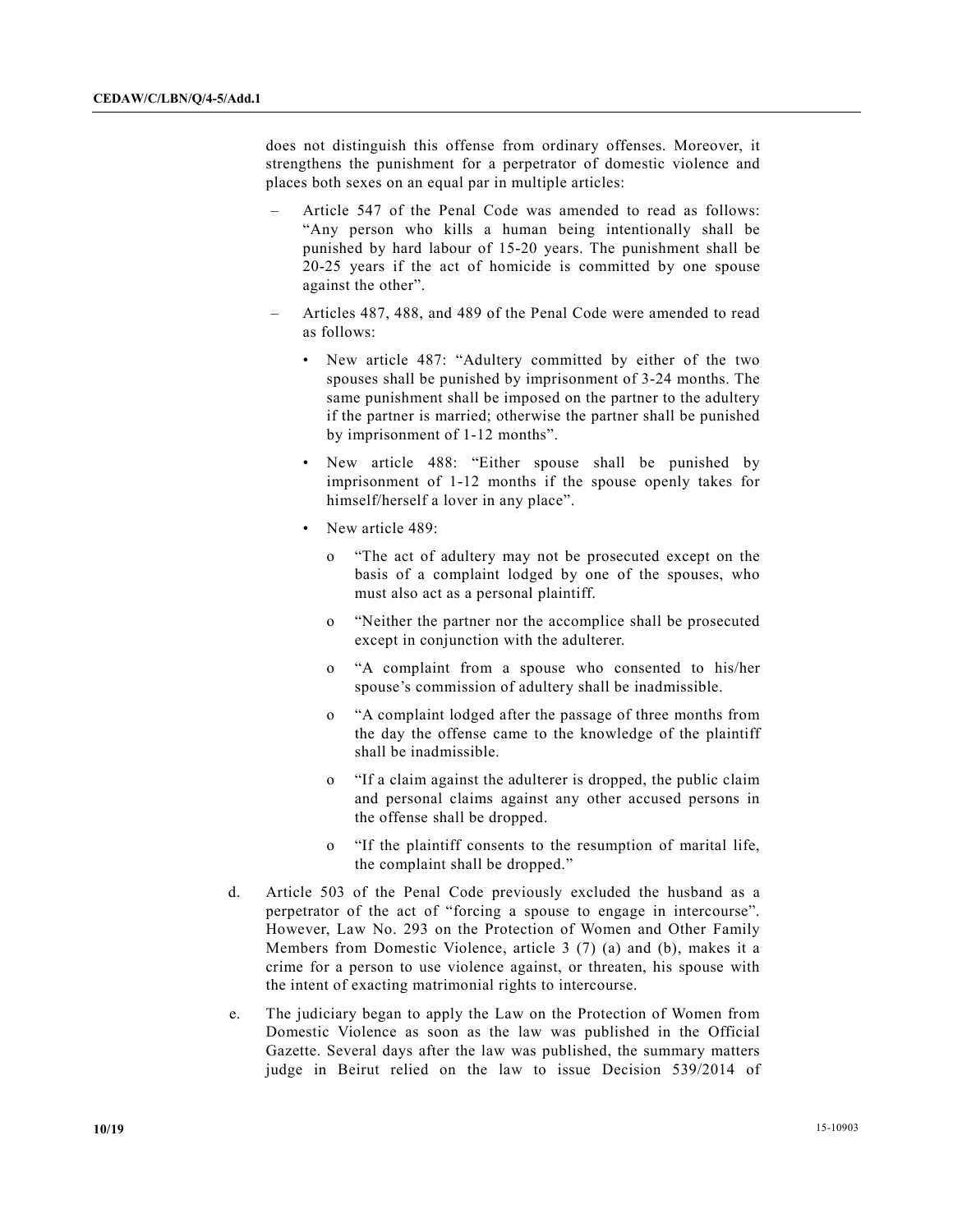31 May 2014. As of 31 December 2014, 36 decisions based on the law were handed down by eleven male and four female summary matters judges in various regions of the Republic of Lebanon. In addition, 30 protective orders have been issued pursuant to the law (six petitions for protective orders have been denied), and 30 men (including 27 spouses, one brother, and one father of female complainants and one unidentified person) were charged, convicted and sentenced to imprisonment, fines, damages for medical costs incurred by the victim, payment of periodic income to battered women, injunctions to stay away from a woman and her children, psycho-social rehabilitation, etc. Notably, several judges based their decisions not only on Law 293 but also on the Convention and the Declaration of Human Rights. Nongovernmental human rights organizations documented these judgments and published them in traditional and new media, highlighting the judges' interpretation of the articles of Law 293. The judgments clearly show an unequivocal intolerance for physical violence and other forms of abuse, particularly psychological, economic, and sexual abuse. Three decisions require the convicted perpetrators to submit to rehabilitation for periods that are subject to change based on the recommendation of the rehabilitation specialist.

#### **Trafficking and exploitation of prostitution**

**10 and 11**. Law No. 164 of 2011 on Punishment of Human Trafficking Offenses (24 August 2011) is a new law. The penal and protective provisions of the law may be strengthened in the light of and through enforcement. The following has been undertaken in this regard:

- Protective provisions of the law: In implementation of the provisions of the law and Executive Decree No. 9082 of 10 October 2012 (which establishes the requirements for contracting with institutions and associations that assist and protect human trafficking victims and which establishes the rules for the provision of assistance), the Minister for Justice concluded an agreement with the Caratis confederation on 26 January 2015. The agreement entered into effect on 1 February 2015. It requires Caratis to conduct intake and sheltering of victims in specialized centres and to provide them with health, psychological and social care and legal advice and assistance to enable them to obtain their rights before the judiciary.
- Under Decree No. 77 of 2 October 2014, the name of the Office for the Protection of Morals in the Directorate General of the Internal Security Forces was changed to the Office for Combating Human Trafficking and Protecting Morals. The office was also charged with the additional mission of combating human trafficking offenses. Annex 5 attached to this report contains the following statistical tables issued by the Directorate General of the Internal Security Forces:
	- o Number of human trafficking victims and offenders according to year.
	- o Number of human trafficking victims and offenders according to nationality.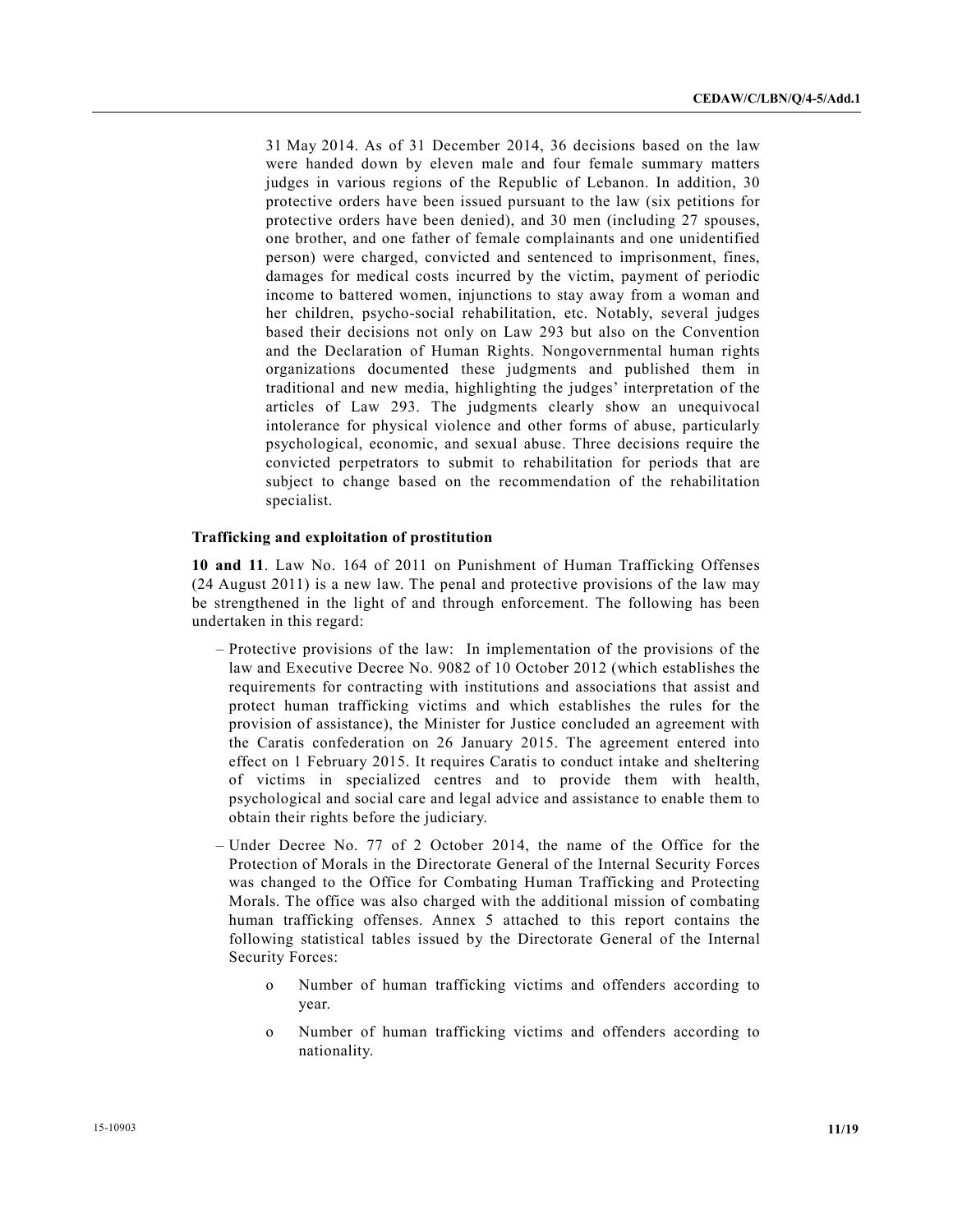- o Number of minors among human trafficking victims.
- o Human trafficking cases in 2015.
- o Monthly statistics on arrests made by the Office for Combating Human Trafficking and Protecting Morals in 2015.
- o Statistics on the nationality of females arrested by the Office for Combating Human Trafficking and Protecting Morals in 2015.
- o Summary of human trafficking cases in 2014 and 2015.
- Annex 6 contains a table prepared by the General Directorate of General Security showing the number of probable victims who benefited from the "Safe House" according to nationality and the type and treatment of complaints filed by probable victims in 2014.

#### **Participation in political and public life**

**12**. There have been no new developments concerning laws on women's participation in decision-making posts, particularly senior political posts. However, the Government has made efforts to increase the number of women holding leadership posts in the public administration. In this connection, nine women have been appointed to the post of director general through promotions from grade 2 to grade 1 or through transfers from other cadres, thereby doubling the number of women at grade 1 in public posts.

 There are no new developments regarding the draft General Elections Law. The draft has yet to be passed. The NCLW is lobbying and negotiating with Lebanese political circles to introduce special exceptional measures to ensure that women candidates may truly compete than just standing pro forma in elections. The NCLW's efforts include a series of visits made to officials in cooperation with a number of women's civil society organizations active in this area.

 The NCLW has increased its efforts to train and enable women wishing to stand for election. It has sought to play a coordinating and catalysing role in creating a common formula that has the agreement of the women's civil society associations and other circles concerned with strengthening women's participation in political life and in particular promoting female candidates.

 Regarding the Municipal Elections Law and the effects of the Personal Status Records Registration Law on women's rights to stand in elections (which is mentioned in CEDAW/C/LBN/4-5, paragraph 211.2), there are no new developments. In this regard, the "List of issues and questions", paragraph 12, requests "information on steps being taken to ensure the full implementation of the 20 per cent quota contained in the municipal electoral legislation." This issue does not concern Lebanon, inasmuch as Lebanese law does not provide for any quota in either general or municipal elections.

#### **Nationality**

**13**. There have been no new developments concerning the nationality issue in respect of amending the law or Lebanon's reservation to article 9 (2) of the Convention.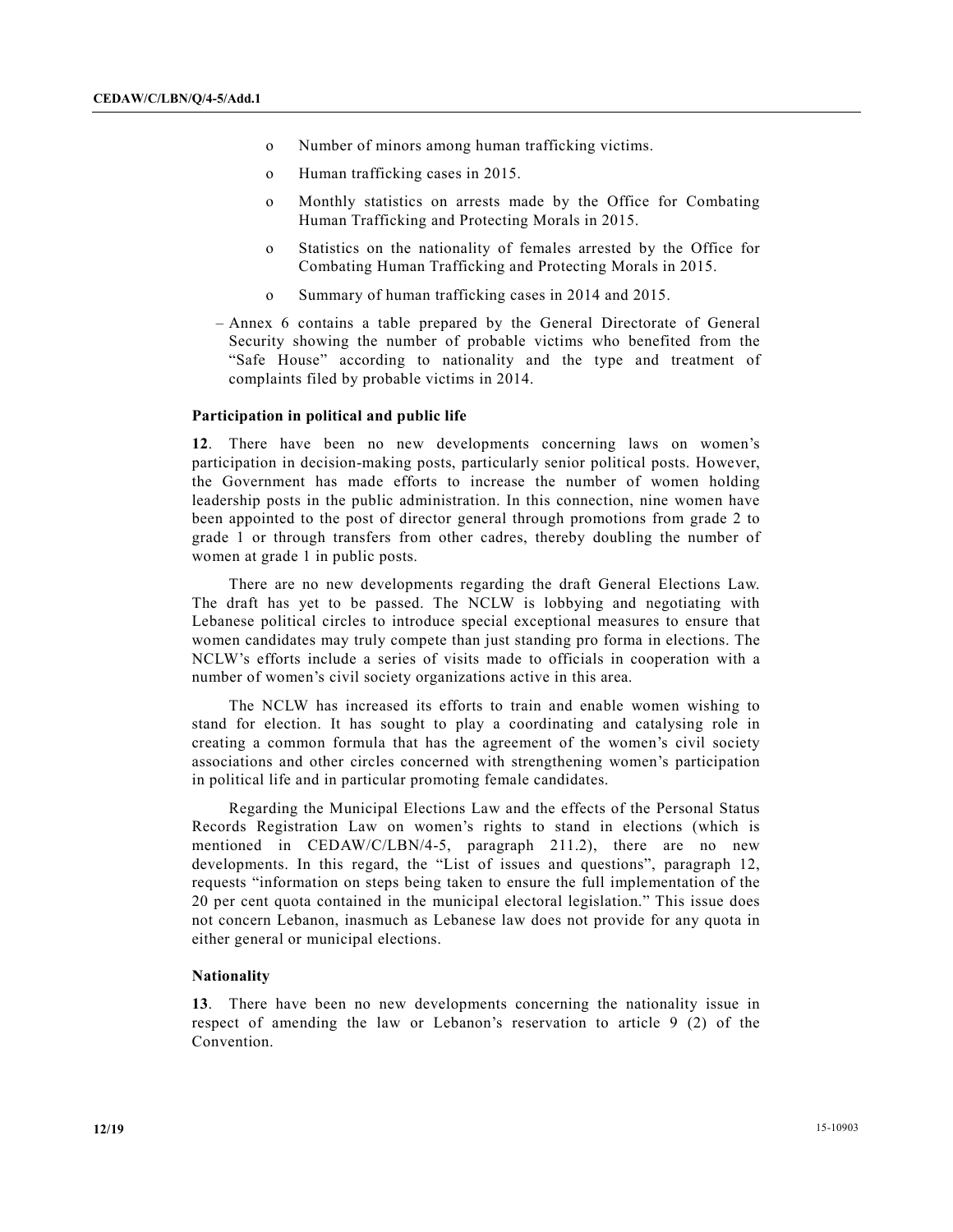### **Education**

**14**. A committee has been formed to curb dropping out of school. The committee includes staff of the Educational Centre for Research and Development and professors of the Ministry of Higher Education. The committee is newly formed and has yet to begin its work.

 The civics textbooks cover topics relating to gender equality. Textbooks are currently not being reviewed, as efforts are being channelled – in Lebanon's current difficult situation – to the displaced Syrians' urgent educational requirements, which dictate prioritizing action to counter fanaticism and renounce extremism, violence and gender-based violence.

**15**. The Ministry of Education and Higher Education is cooperating with civil society organizations and the NCLW to implement a project for the "incorporation of gender in the public policy of the Ministry of Education and Higher Education". This cooperation is still in its initial phases with the ministry expected to convene dialogue meetings with the concerned parties to launch a comprehensive vision and outline a plan that specifies gender incorporation priorities and ways of implementing them.

 Based on statistics provided in CEDAW/C/LBN/4-5 in connection with article 10 of the Convention, the concerned entities in the Ministry of Education and Higher Education see no need to adopt special measures to encourage girls and boys, either in the capital or suburbs, to transcend gender stereotypes in their educational choices. The State cooperates with civil society organizations in outlying areas in the country to achieve this.

 The National Adult Education Programme seeks, with its modest resources, to combat illiteracy among adult men and women through various means. Such means have included the creation of a "life skills" resource package, training in adult education techniques for instructors and the promotion of adult education classes at development service centres throughout Lebanon. National indicators have been developed to measure the quality of literacy programmes together with a programme to evaluate and develop ongoing education services by conducting field studies on willingness to enrol in adult education centres and enrolment incentives. These services add to the basket of State services for the neediest groups of the Lebanese people, particularly in rural areas.

#### **Employment**

**16**. The key new development regarding support for working women is the promulgation of Law No. 266 of 15 April 2014 amending provisions of the Civil Service System and Law No. 267 of 15 April 2014 amending provisions of the Labour Law concerning maternity leave, which has been increased in both the public and private sectors to 10 weeks with full pay (Official Gazette No. 17 of 22 April 2014, page 1119). There are no new developments concerning the other issues mentioned in paragraph 16 of the "List of issues and questions".

#### **Women domestic migrant workers**

**17 and 18**. The Ministry of Labour is in the process of signing memoranda of understanding with several countries that send foreign labourers to Lebanon. Key provisions of the memoranda include the following: there must be a standard written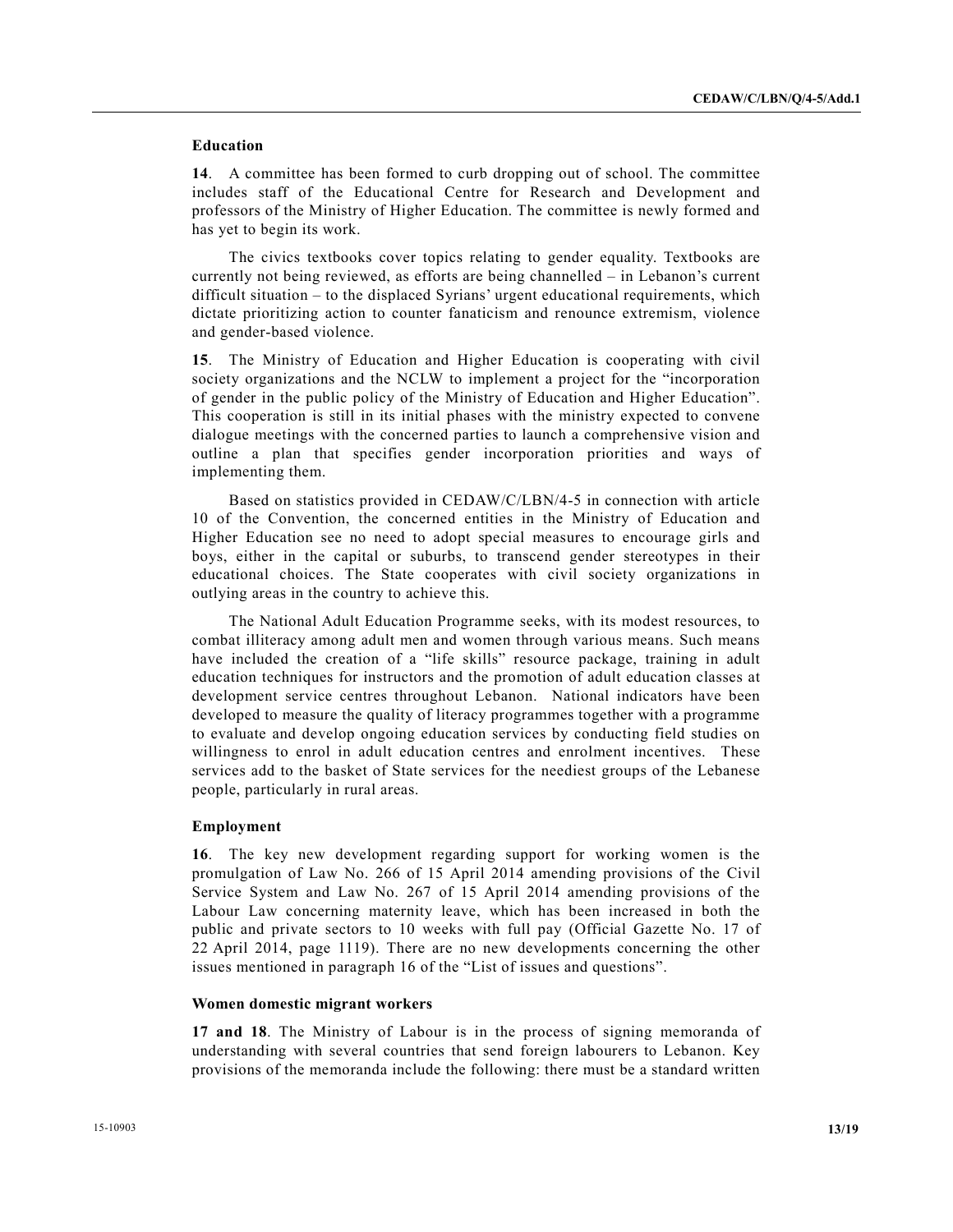labour contract between the female domestic worker and employer in Lebanon and between the worker and the recruitment office; the contract must be prepared Arabic, English and official language of the foreign worker's State; and the contract must be certified by that State's embassy or consulate.

 Among other things, the contract must set the worker's monthly wage and payment method, work hours and weekly break. It must provide for the worker's round-trip travel ticket and insurance against, and medical care for, occupational diseases and work accidents, and it must specify the labour contract termination date. On 16 July 2014, the ministry referred to the Council of Ministers a draft law for the Government's approval to join International Labour Organisation Convention 189 on Domestic Workers. However, the Council of Ministers has deferred discussion of the matter. In April 2014, the ministry referred a draft law on decent work for domestic workers to the General Secretariat of the Council of Ministers, which has yet to submit the draft to the Council of Ministers.

 In addition to the preceding, the Ministry of Labour also reports that the following measures have been taken:

- 1. A guide to the rights and duties of women domestic migrant workers has been completed in a number of languages. It is currently being distributed to female foreign workers upon their arrival at the airport and at the concerned departments in the Ministry of Labour.
- 2. A hotline has been established in the Ministry of Labour (1740). It operates around the clock and provides service in various languages. Action is being taken to upgrade the hotline according to international standards in coordination with the Caratis confederation and the International Labour Organisation. The special hotline unit is staffed by a full-time employee who receives calls and complaints and refers them immediately to the competent departments to be processed.
- 3. A number of social workers have been attached to the staff of the Ministry of Labour. They have university degrees in counselling and have been trained and qualified to intervene, provide counselling, raise awareness and solve problems encountered by domestic workers.
- 4. A special unit in the Ministry of Labour (Department of Inspection, Prevention and Safety) has been assigned to follow up all complaints received by the ministry concerning violations of the rights of female domestic migrant workers and to counsel them regarding the legal and judicial measures that should be taken in such cases.
- 5. Authorized government agents working in the staff of the Ministry of Labour monitor all legal actions submitted to the labour arbitration councils concerning the rights and claims of female domestic migrant workers. The agents express a legal opinion on each case.
- 6. Offices engaged in recruiting female domestic migrant workers have been reorganized according to international standards for respect of human rights and the combating of human trafficking. Labour inspectors have stepped up supervision of the activity of these offices to prevent the exploitation and trafficking of female workers.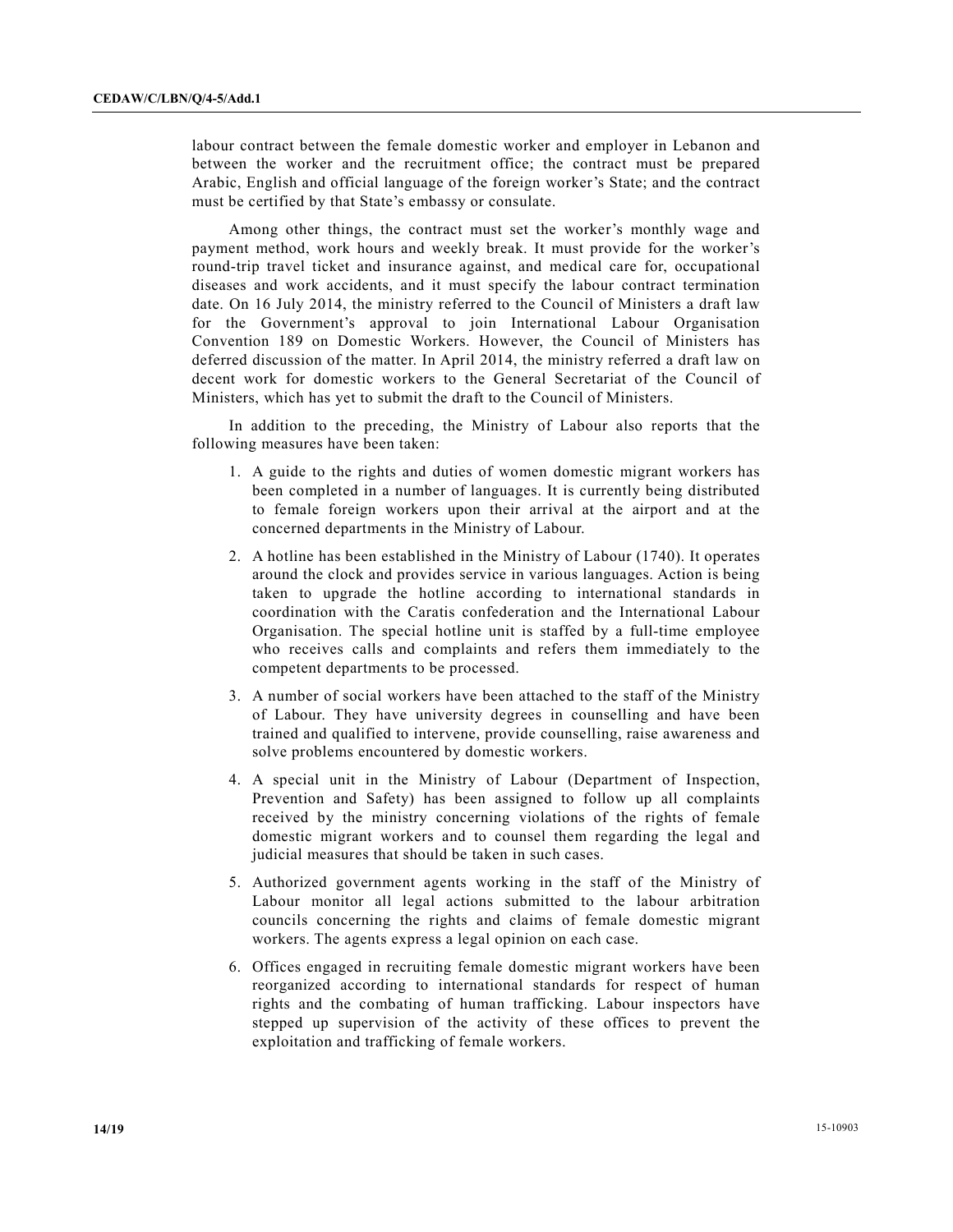- 7. Labour inspectors in the ministry receive training and preparation concerning international labour standards and laws on combating human trafficking.
- 8. The Ministry of Labour has adopted the method of blacklisting certain employers who mistreat female workers to prevent them from importing and using female workers.
- 9. Efforts are made to encourage an ongoing, direct dialogue between the Union of Labour Recruitment Offices and the Ministry of Labour. A dialogue conference held on 26 November 2014 produced a number of effective recommendations on the regulation of recruitment offices and protection of female workers' rights.
- 10. A direct constructive dialogue was initiated with the embassies of labour exporting States. Efforts are currently being made to sign agreements with several such States, particularly those whose citizens are prohibited from working in Lebanon.
- 11. The role of the National Management Committee established under Government Decree No. 40/2007 of 10 April 2007 is being reactivated. The committee is in the process of reviewing the system currently in effect with a view toward revising it consistent with international standards.
- 12. Employers are required to obtain mandatory disability insurance policies for foreign wage workers and domestic workers. These policies must provide compensation for permanent total or partial disability in the event a foreign worker is subjected to an accident during his/her work. Employers must cover the expenses of a foreign worker's recuperation in the event of illness or accident during work.
- 13. The ministry participates actively in all committees concerned with the protection of migrant workers' rights and the combating of human trafficking offenses.

 On the question concerning the Ministry of Labour's public rejection of an initiative by the National Federation of Labour Unions to establish a domestic workers union, the Ministry of Labour reports that it is keen to protect women domestic workers' rights, adding that a permit was not issued to the General Union of Cleaning Workers and Social Care in Lebanon because it does not meet the legal requirements stipulated by the Labour Law for obtaining the Ministry for Labour's approval to establish a union.

 The General Directorate of General Security reports that it provides women domestic migrant workers, immediately upon their arrival in Lebanon, with booklets explaining their rights and duties and listing contact information of law enforcement agencies and the Lebanese Red Cross.

# **Health**

**19.** Primary health care centres are located in all regions of Lebanon. In 2014, 28 new centres were added to the network. These centres perform a vital function in serving disadvantaged areas with a high concentration of displaced persons. Private institutions play an active role in managing these centres, 60 per cent of which are affiliated with private institutions.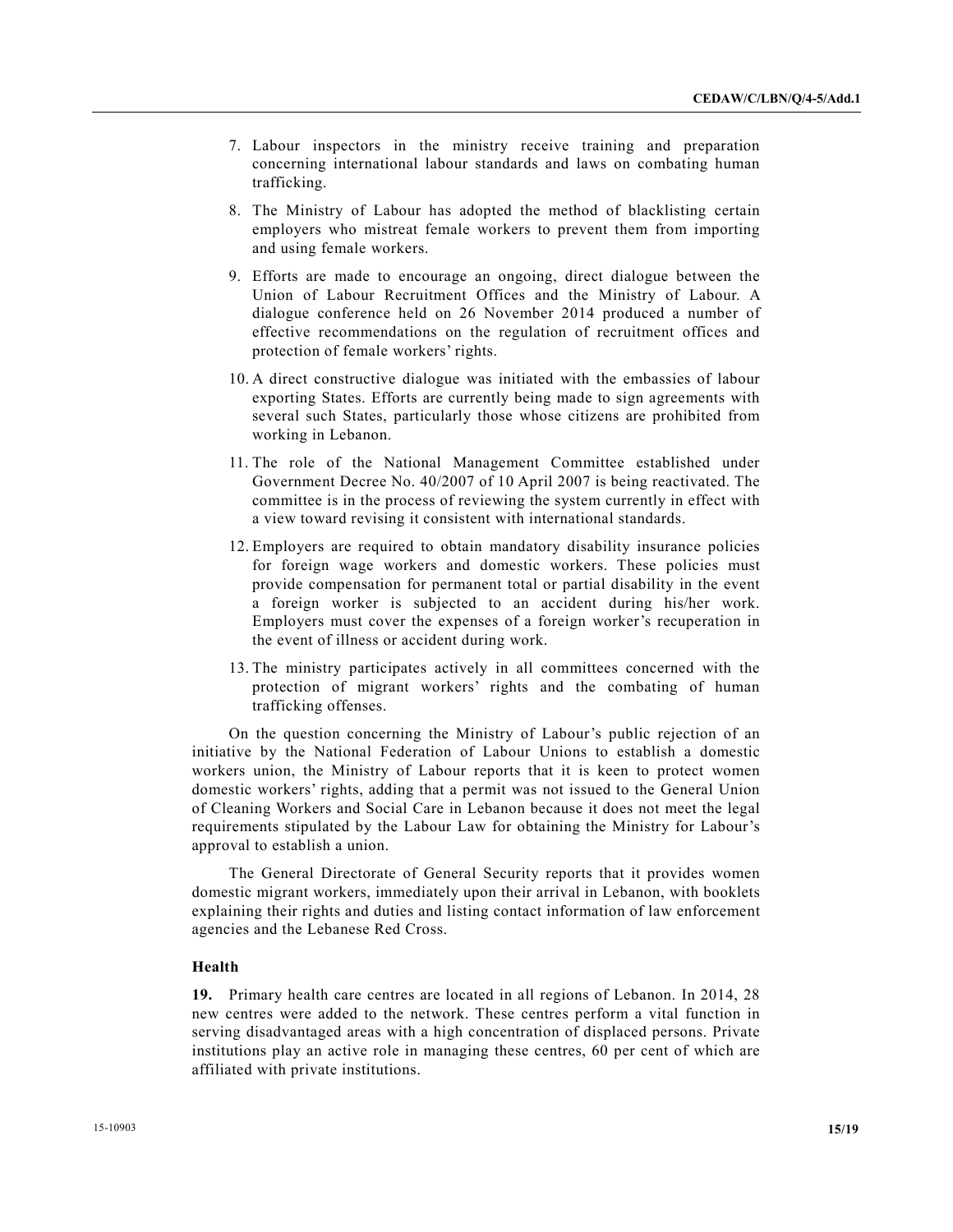| Governorate     | Beirut | Mount<br>Lebanon | North | Bekaa | South | Nabativah | Total |
|-----------------|--------|------------------|-------|-------|-------|-----------|-------|
| Number of       |        |                  |       |       |       |           |       |
| healthcare      |        |                  |       |       |       |           |       |
| centres in 2015 |        | 56               | 53    | 36    | 30    | 26        | 216   |

Distribution of primary health care centres according to governorate

Medical facilities in Lebanon in 2015

|                   |           | Government     | Private   |                  |
|-------------------|-----------|----------------|-----------|------------------|
|                   | Hospitals | hospitals      | hospitals | Dialysis centres |
|                   |           | $30 (+4$ under |           |                  |
| Number as of 2015 | 1200      | construction)  |           | <b>די</b>        |

 In 2014, the Ministry of Public Health launched a programme for the care of pregnant women and new-borns. The programme is designed to improve and assure the quality of services provided to mothers, lower the cost of services required by pregnant women, provide counselling and facilitate obtainment of services and ensure the healthy growth of children up to age two. The programme is being implemented in the Rashaya Government Hospital, Rafiq al-Hariri Government University Hospital, Tripoli Government Hospital, Wadi Khalid Health Care Centre and Sayyida al-Salam Hospital in Halba.

 A committee has been formed under the chair of the Ministry of Health Director General to study and document maternal mortality. The Ministry of Public Health is in the process of updating service delivery guidelines for reproductive health services and the training of service providers in the use of such services.

 The Primary Health Care Program provides contraceptive means at primary health care centres and at clinics and centres that provide reproductive services to displaced Syrians.

|                                                 | 2009 |  |
|-------------------------------------------------|------|--|
| Under-five mortality rate per thousand          |      |  |
| Infant mortality rate per thousand births       |      |  |
| Maternal mortality rate per 100 000 live births |      |  |

Reduction in childhood and maternal mortality in Lebanon

 Concerning mental health, in May 2014, the Ministry of Public Health launched the National Mental Health Program with support from the World Health Organization, UNICEF and the International Medical Corps. The programme aims to reform mental health care in Lebanon and provide community-based services that go beyond medical care in line with human rights and the most current scientific evidence to improve interventions. The programme has trained physicians and nurses from 50 primary health care centres in the WHO Mental Health Gap Action Programme (mhGAP) for mental, neurological and substance use disorders in mental health frameworks.

 Concerning abortion, there have been no new legislative developments since Lebanon's submission of its previous reports, particularly its second periodic report (2004). Lebanese law (articles 539-546 of the Penal Code) prohibits abortion except in cases of therapeutic abortion. Therapeutic abortions may be performed based on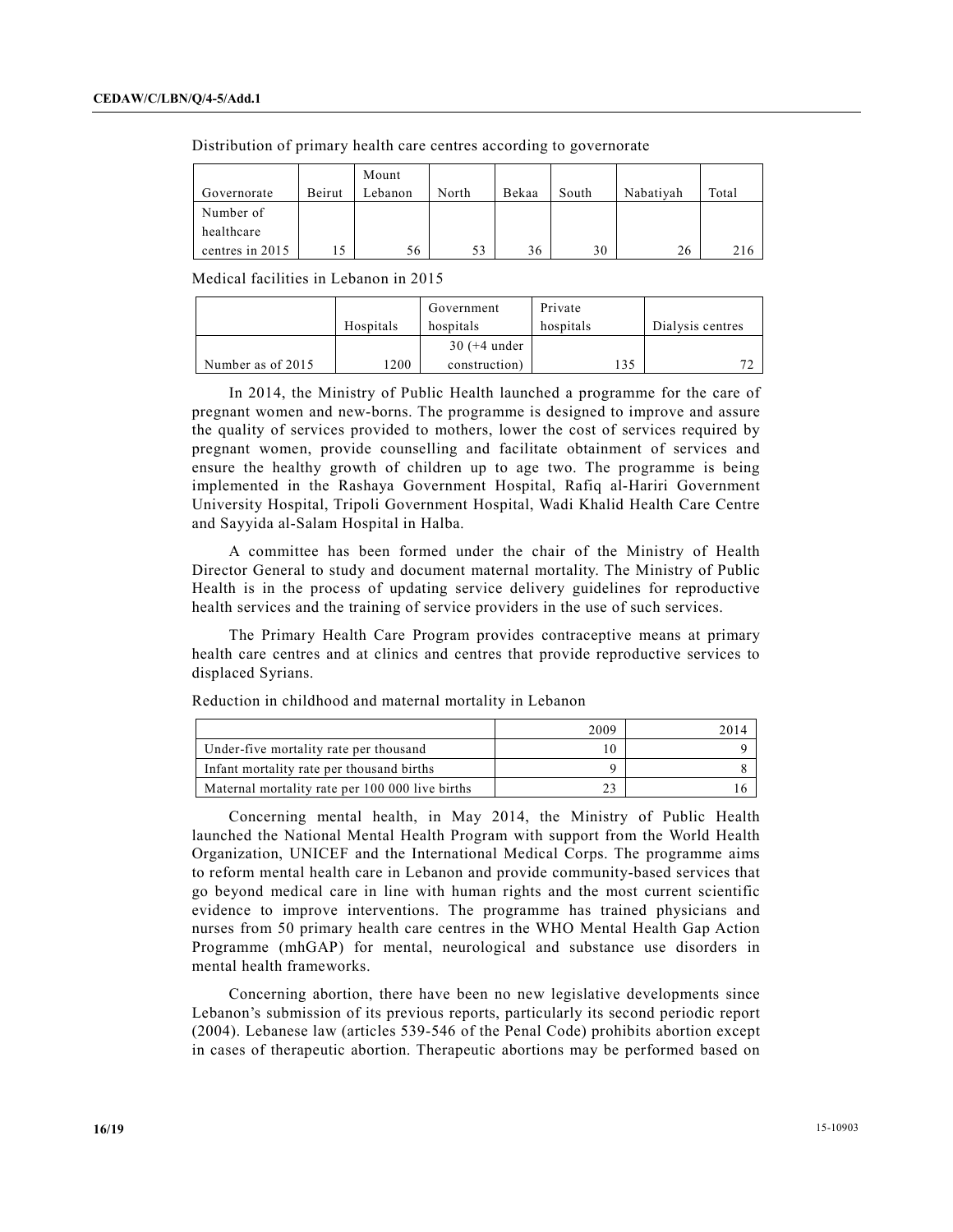the conditions and reservations specified in article 32 of Medical Ethics Law No. 288 of 22 February 1994, which are as follows:

- An abortion must be the only means to save a mother whose life is in grave danger.
- The attending physician or surgeon must consult two physicians who perform a medical examination, deliberate, and agree that the mother's life can only be saved through an abortion. The pregnant woman must consent to the abortion after having been informed of her condition. If she is unconscious or in serious danger, and the therapeutic abortion is necessary to save her life, the physician must perform the abortion despite the objection of her husband or her relatives.

 No statistics are available on abortions performed in private clinics or homes, which are an unsafe environment. Statistics are available to the Ministry of Health only from hospitals. A sample of statistics for 2012 is attached to this report (Annex 7).

#### **Marriage and family relations**

**20**. The bill to regulate optional civil marriage in Lebanon was submitted by the former Minister for Justice to the Presidency of the Council of Ministers on 18 January 2014. On 27 February 2014, the current government, after it was formed, returned the bill to the Ministry of Justice for submission to the new minister, which is procedure followed in matters that have not yet been submitted to the Council of Ministers. The bill remains with the Ministry of Justice as of the date of the present report. There have been no new developments regarding the proposed law mentioned in paragraph 203.2 of CEDAW/C/LBN/Q/4-5 concerning a civil personal status code. The efforts envisaged to ensure that Lebanese women and men who belong to any sect are able to conclude a civil marriage in the Lebanon are floundering due to the current situation.

 There are no new developments regarding the steps taken by Lebanon to withdraw its reservations to article 16 (1) (c), (d), (f) and (g) of the Convention (concerning marriage and family relations), inasmuch as the matter pertains to the upholding of the personal statuses guaranteed by article 9 of the Constitution for the Lebanese confessional groups in the absence of a consolidated personal status law or family law.

**21**. Regarding child marriage and data indicating that child marriage rates are higher in rural areas than in other areas, key initiatives have been undertaken to limit this practice. In 2014, the NCLW organized a campaign with the participation of civil society institutions and organizations. The campaign included a study on childhood marriage, which the NCLW followed up by preparing a proposed law subjecting the marriage of minors to the prior authorization of a juvenile judge under the heading of the State's duty to protect minors. Article 4 of the proposed law requires the judge, before making a proper decision, to order a social work investigation and to hear the minor, one or both of the minor's parents, the minor's legal guardian, or the persons responsible for the minor and to hear the person seeking marriage or whomever that person deems appropriate.

 On 29 September 2014, the proposed law was submitted to parliament and registered under No. 30/2014. On 14 October 2014, it was adopted by the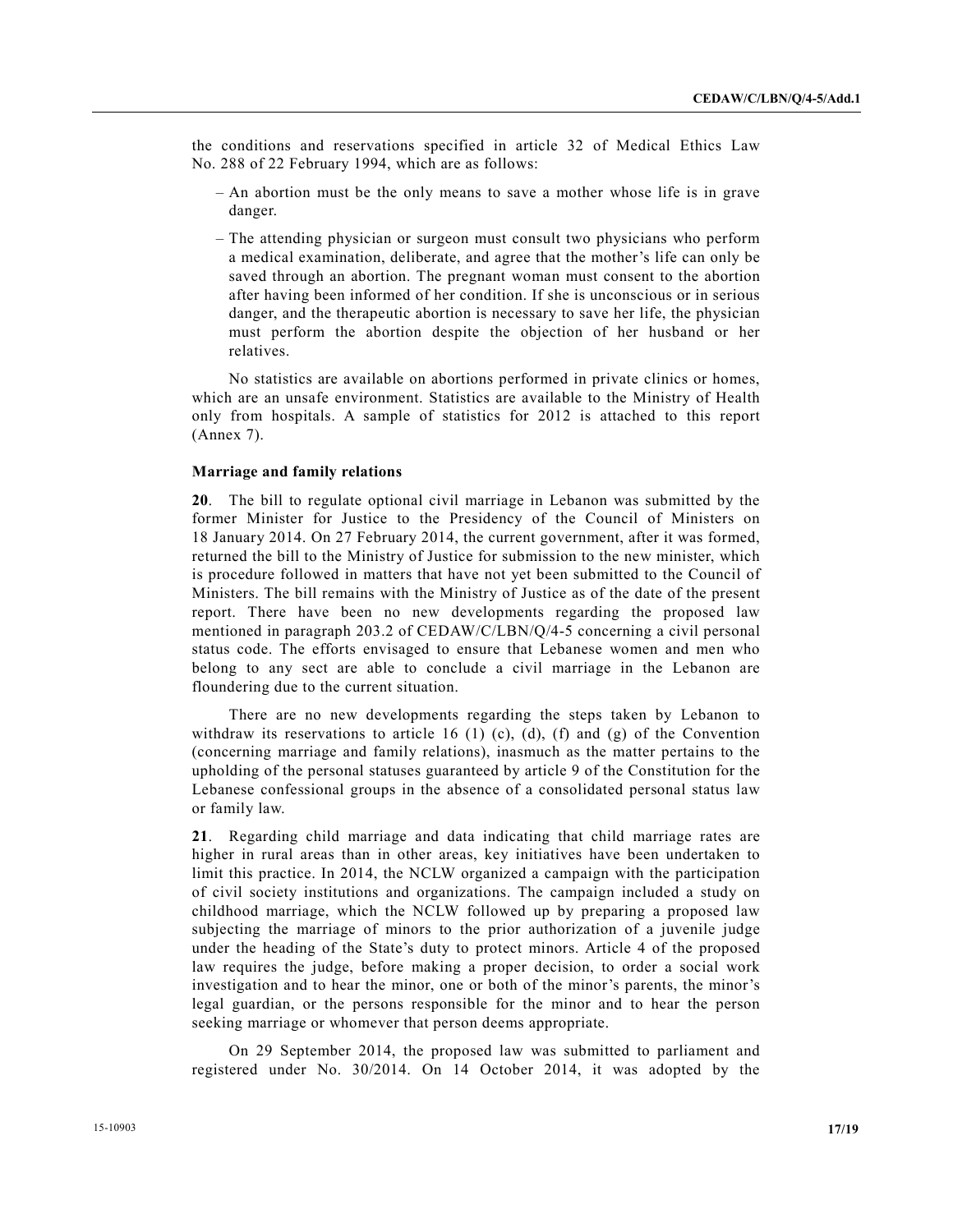Parliamentary Human Rights Committee. It is currently being studied in the concerned parliamentary committees (see Annex 8 for the text of the proposed law).

#### **Optional protocol and amendment to article 20 (1) of the Convention**

**22**. Lebanon's refrainment from ratifying the Optional Protocol to the Convention goes back to 2002 when the General Secretariat of the Council of Ministers requested the opinion of the Legislation and Consultation Commission in the Ministry of Justice on the matter. The NCLW stated in its opinion, which was approved by the director general of the Ministry of Justice at the time, that "it deems it appropriate to refrain from signing the protocol and in all cases for Lebanon to declare that it does not recognize, as provided in article 10 of the Protocol, the competence of the Committee to designate one or more of its members to conduct an inquiry and that Lebanon would not take into account, in response to such an inquiry, the measures recommended by the Committee". Accordingly, there is no change in Lebanon's position on this matter.

 Regarding Lebanon's position on the amendment of article 20 (1) of the Convention, the opinion of the Legal Consultations, Research and Documentation Centre in the Ministry of Foreign Affairs on the matter was obtained. The centre concludes that "there is no legal impediment to ratification of the amendment after the Ministry of Justice's opinion is obtained in preparation for initiating legal measures for ratification". There is thus no change in Lebanon's position on this matter.

 Finally, the Committee requested judicial information regarding the following three issues:

- Violence against women (paragraph 8 of the "List of issues and questions"): the convictions and sentences imposed in offenses involving the killing of women.
- Trafficking and exploitation of women in prostitution (paragraph 10 of the "List of issues and questions"): the number of cases investigated and prosecutions under Law No. 164 of 2011 on Punishment of Human Trafficking Offenses.
- Regarding health (paragraph 19 of the "List of issues and questions"): the number of women who have been held in detention and sentenced for having undergone an abortion in Lebanon within the reporting period, including information on the length of such detention.

 There are no statistics or official compiled databases that can be used to provide the aforesaid information. The Ministry of Justice will therefore be requested to provide the requested information.